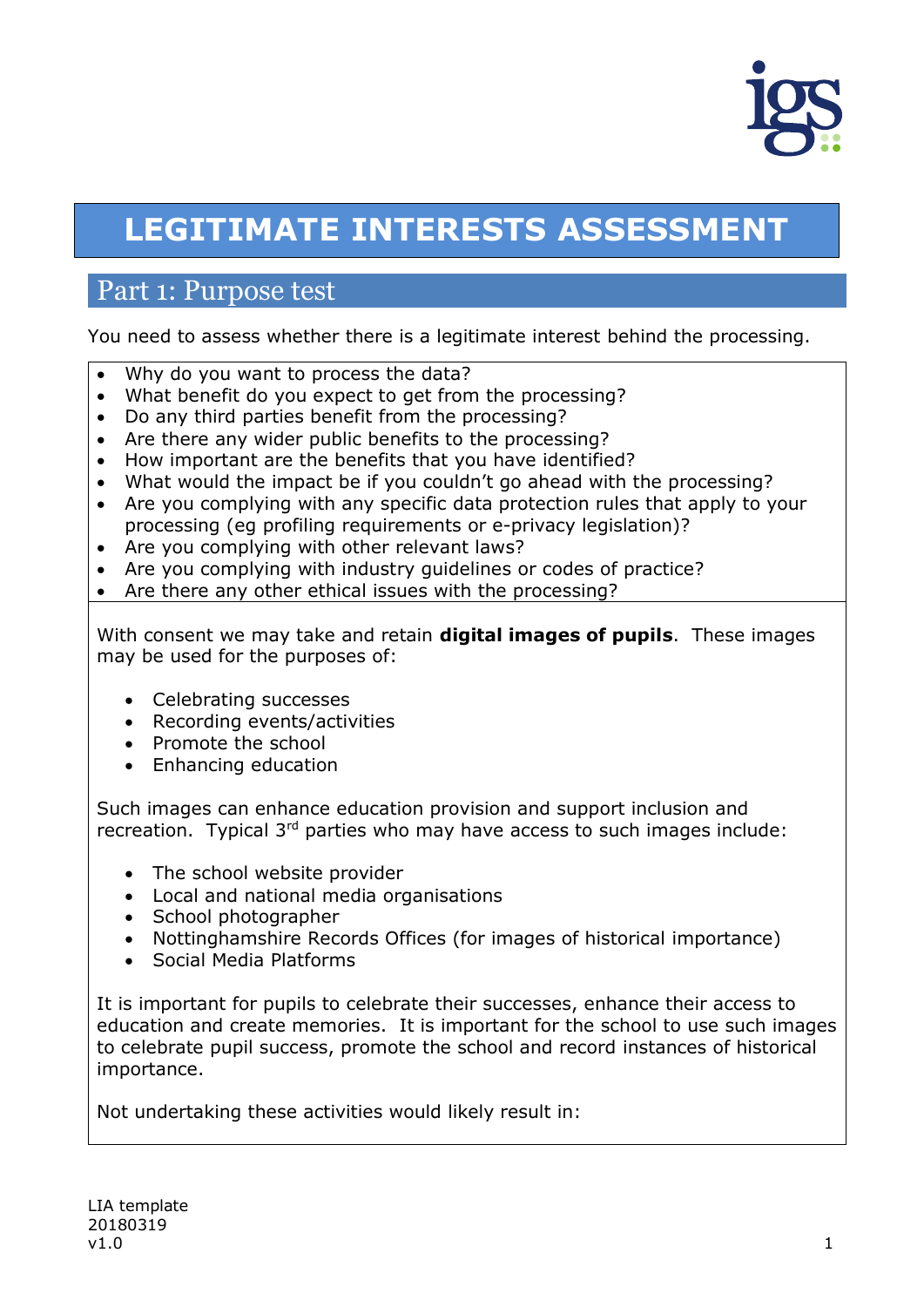

- Reduced capability to recognise and celebrate pupil/school success with the wider Community
- Reduced creation and retention of records of historical interest
- Reduced ability to promote the school and what it can offer

While the pupil remains at the school consent can be withdrawn at any time by notifying the school. Whilst every effort is made to remove images, this is not always possible if the images have been uploaded to a website and subsequently downloaded, shared on social media or used in a publication which has been distributed. This is made clear in the consent form and in our privacy notices assuring our compliance with data protection legislation.

It is only in the circumstance where a pupil has left the school, and images are still in circulation that we may rely on our legitimate interest in the use of the images. This is made clear in our privacy notices. For example, if a pupil in their last year of attendance at a school has their image used on a school prospectus, the prospectus is likely to remain in publication for a number of years before being refreshed.

No images are routinely stored outside of the UK, however in the case of images uploaded to the web or social media, we are not able to restrict access to those images to the UK only.

### Part 2: Necessity test

You need to assess whether the processing is necessary for the purpose you have identified.

- Will this processing actually help you achieve your purpose?
- Is the processing proportionate to that purpose?
- Can you achieve the same purpose without the processing?
- Can you achieve the same purpose by processing less data, or by processing the data in another more obvious or less intrusive way?

This process is consensual whilst the pupil is in attendance at the school. Legitimate Interests is only relied on in cases where an image is still in use and the pupil is no longer at the school, where it cannot be guaranteed that consent can be easily withdrawn.

Without the images we would be unable to promote pupil success, the school, or record events of potential historical interest.

It is not always possible to achieve the aim without images, however where it is possible that alternative method would be used.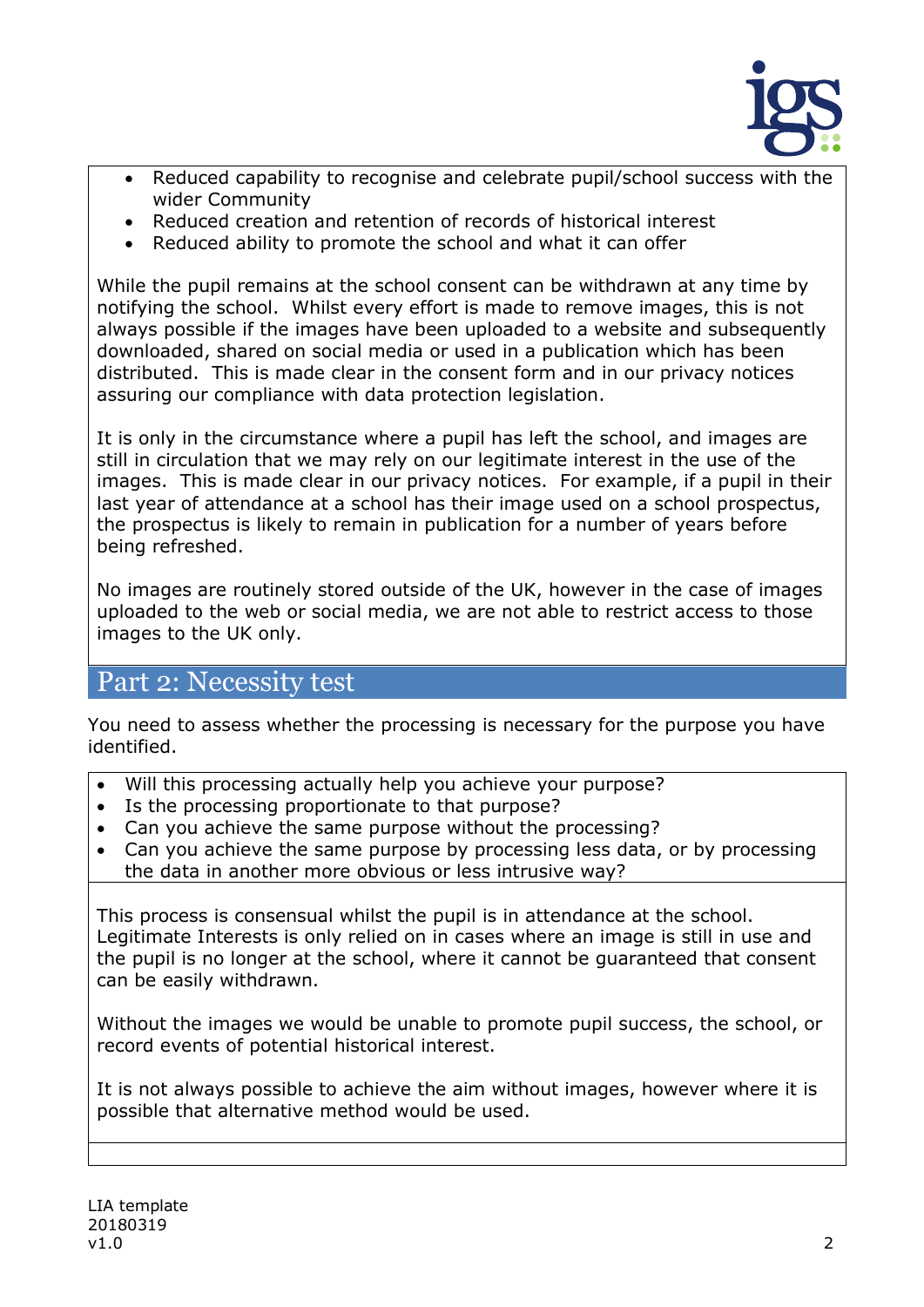

### Part 3: Balancing test

You need to consider the impact on individuals' interests and rights and freedoms and assess whether this overrides your legitimate interests.

First, use the **DPIA** screening checklist. If you hit any of the triggers on that checklist you need to conduct a DPIA instead to assess risks in more detail.

#### **Nature of the personal data**

- Is it special category data or criminal offence data?
- Is it data which people are likely to consider particularly 'private'?
- Are you processing children's data or data relating to other vulnerable people?
- Is the data about people in their personal or professional capacity?

The data does fall within the special categories of personal data as defined by data protection law. The data is not considered to be private.

We are processing child data, however the data is only used with parental consent (and consent from the pupil where they are 12 years of age or older).

#### **Reasonable expectations**

- Do you have an existing relationship with the individual?
- What's the nature of the relationship and how have you used data in the past?
- Did you collect the data directly from the individual? What did you tell them at the time?
- If you obtained the data from a third party, what did they tell the individuals about reuse by third parties for other purposes and does this cover you?
- How long ago did you collect the data? Are there any changes in technology or context since then that would affect expectations?
- Is your intended purpose and method widely understood?
- Are you intending to do anything new or innovative?
- Do you have any evidence about expectations eg from market research, focus groups or other forms of consultation?
- Are there any other factors in the particular circumstances that mean they would or would not expect the processing?

There is a clear existing relationship between the school, pupils and their parent/carers. The use of images is based on consent, and Legitimate Interests is only relied on where we no longer have contact with the pupil/parent/carer. There is a consent form which explains why we are collecting the data, and our privacy notices explain its use and the rights they have in relation to that use. No further use of images is expected other than stated, and any other uses would be subject to the consent of the pupils/parents.

#### **Likely impact**

What are the possible impacts of the processing on people?